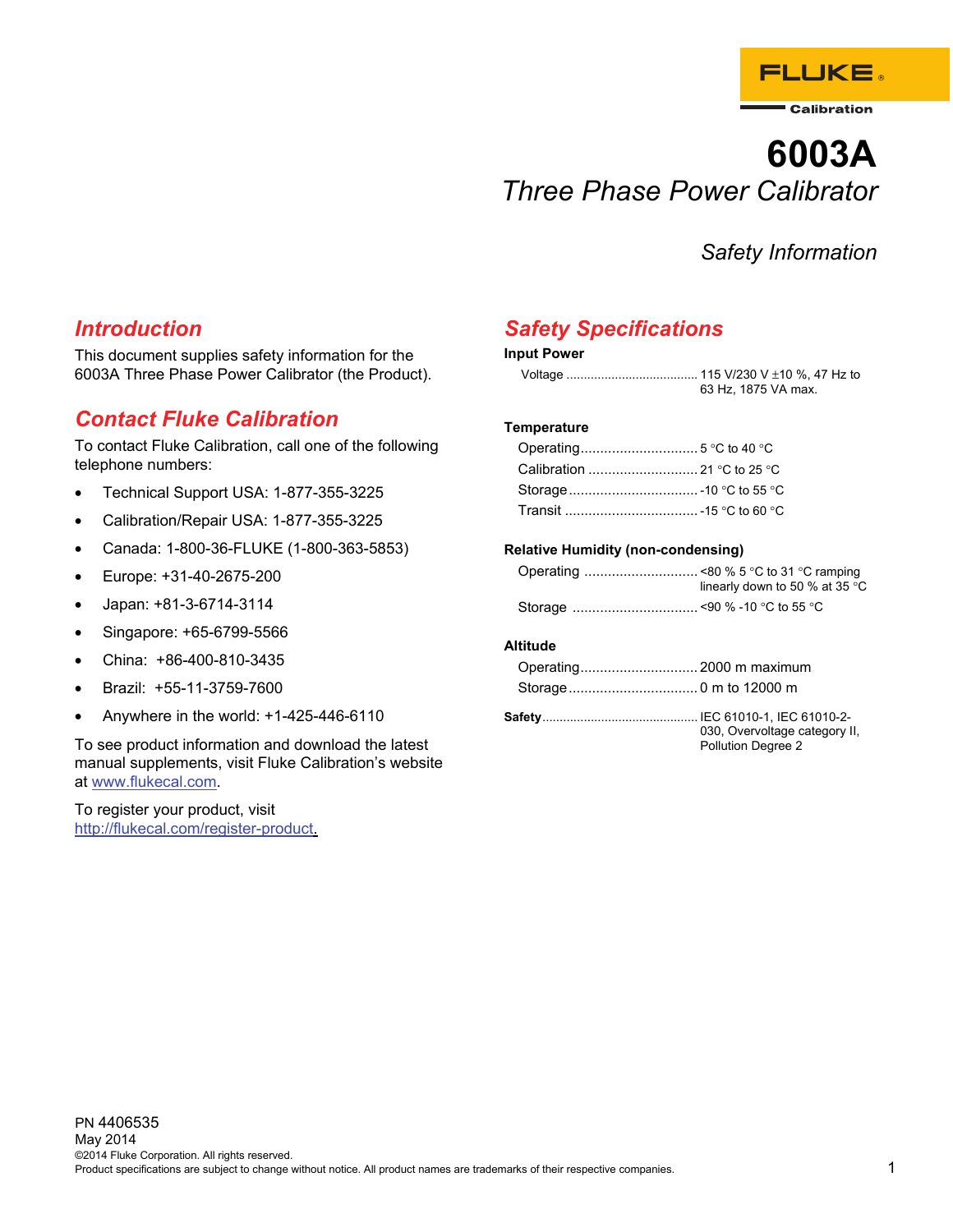## *Safety Information*

A **Warning** identifies conditions and procedures that are dangerous to the user.

### **AAWarning**

**To prevent possible electrical shock, fire, or personal injury:** 

- **Read all safety information before you use the Product.**
- **Carefully read all instructions.**
- **Two people are necessary to move or lift the Product. Always use correct lifting techniques. The Product has a mass of 62 kg.**
- **Use this Product indoors only.**
- **Do not use the Product around explosive gas, vapor, or in damp or wet environments.**
- **Do not use an extension cord or adapter plug.**
- **Do not put the Product where access to the mains power cord is blocked.**
- **Use only the mains power cord and connector approved for the voltage and plug configuration in your country and rated for the Product.**
- **Make sure the ground conductor in the mains power cord is connected to a protective earth ground. Disruption of the protective earth could put voltage on the chassis that could cause death.**
- **Replace the mains power cord if the insulation is damaged or if the insulation shows signs of wear.**
- **Examine the case before you use the Product. Look for cracks or missing plastic. Carefully look at the insulation around the terminals.**
- **Do not connect to live output terminals. The Product can supply voltages that can cause death. Standby mode is not sufficient to prevent electrical shock.**
- **Before changing the fuse, turn the Product off and remove the mains power cord. Stop for two minutes to let the power assemblies discharge before you open the fuse door.**
- **Do not apply more than the rated voltage, between the terminals or between each terminal and earth ground.**
- **Do not touch voltages > 30 V ac rms, 42 V ac peak, or 60 V dc.**
- Use only cables with correct voltage ratings.
- **Never connect the Product current output terminals to a voltage source other than the Product voltage output terminals.**
- **Use extreme caution around the output terminals. Lethal voltages may be present.**
- **Make sure the Product is in standby mode and external circuits are not energized before you connect or disconnect cables between the Product and the equipment under test.**
- **Do not enable voltage outputs unless the cables between the Product and equipment under test are connected or disconnected at both ends of the cable.**
- **Do not connect any connector or terminal, other than the mains power inlet, to line power.**
- **Whenever it is likely that safety protection has been impaired, the Product must be made inoperative and be secured against any unintended operation. Inform qualified maintenance or repair personnel. Safety protection is likely to be impaired if, for example, the Product shows visible damage or fails to operate normally.**
- **Use the Product only as specified, or the protection supplied by the Product can be compromised.**
- **Do not use the Product if it operates incorrectly.**
- **Do not operate the Product with covers removed or the case open. Hazardous voltage exposure is possible.**
- **Remove the input signals before you clean the Product.**
- **Use only specified replacement parts.**
- **Use only specified replacement fuses.**
- **Have an approved technician repair the Product.**